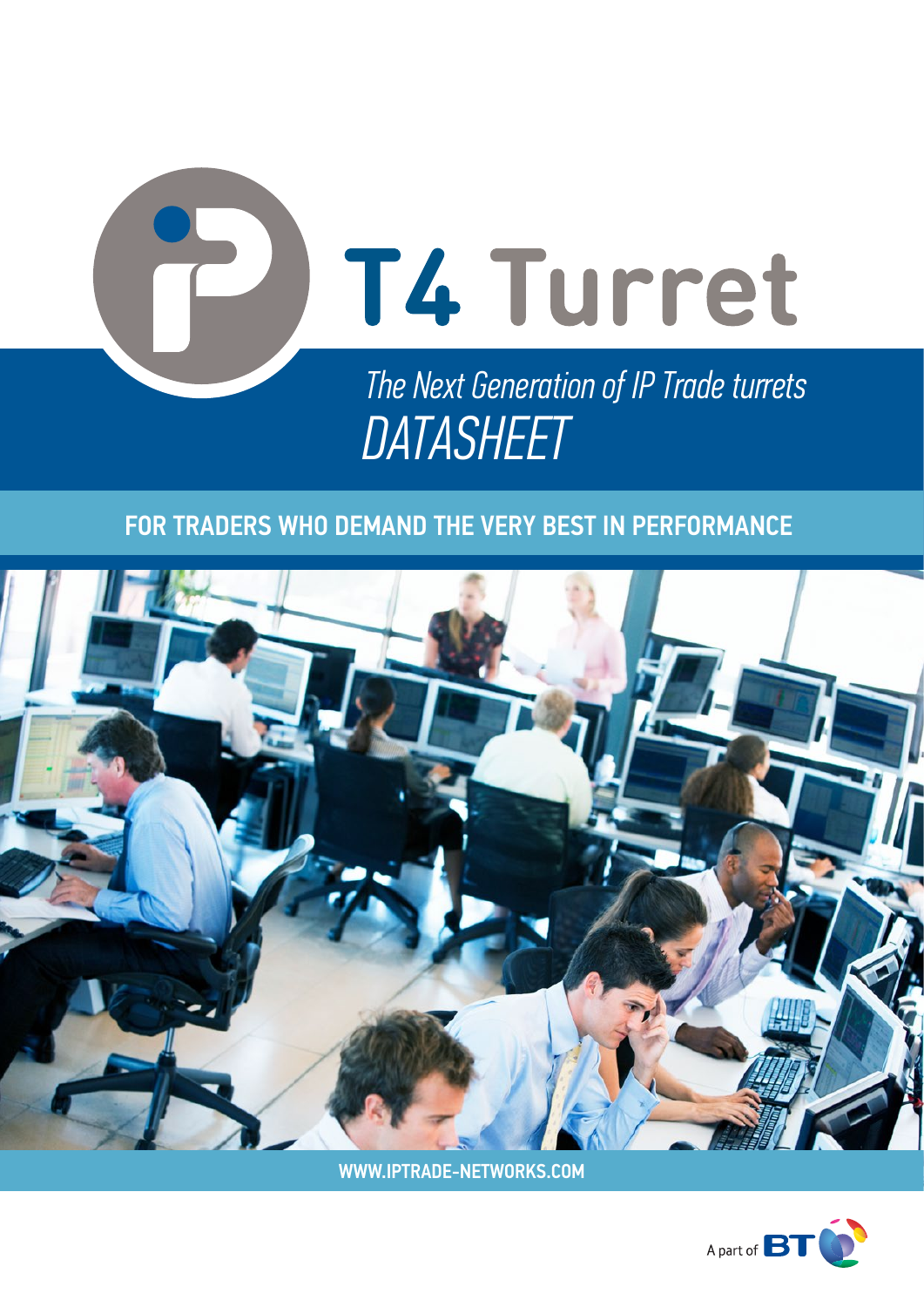

# *T4 Turret Datasheet*

INTUITIVE TRADING





### **Recording**

To ensure your Trading environment complies to MIFID and DODD Frank regulations, IP Trade has an open architecture and standard application programming interface (API) enabling seamless integration with industry leading media recording platforms. (the list of current models and versions supported is available from your sales representative).

### **Trading communications without limits**

Get in touch with more than 10.000 professional contacts with the enterprise directory at your fingertips. Communicate seamlessly with other financial institutions, clients, colleagues or partners via private wire, hoots, landline, mobile connections and with all trader communities. The perfect integration of the IP Trade solutions within unified communications networks, eliminates barriers and provides traders with the unique functions they require.

T4, the next generation turret that revolutionizes the integration between the trading room and all other environments of unified communications and also matches the styling and usability of the most advanced tablets in the market.

The T4 turret commands minimal desktop foot print whilst maintaining a 15" colour rich LCD display. The sleek design is coupled with up to four high fidelity speakers, microphone, and two durable trading room handsets, 4 adjustable viewing angles ensuring optimal visibility. The T4 will sit comfortably within a **WINDER** technology rich environment.

The latest in touchscreen technology ensures that the T4 is both a true turret as well as a multi-application tablet. Enabling applications such as videoconferencing, web apps, custom apps, click to dial, unified contacts, multi directory access, etc. are even simpler to use thanks to zooming and sliding screen features.

### **MOBILITY**

The Mobile Trader application range offers seamless mobility from the T4, to Android or web platforms (including Apple iPhones) or on Windows. Mobile Trader allows remote working and Disaster Recovery solutions. With a user authentication, each user can work from any turret, telephone, tablet or from a disaster recovery center without losing functionalities, profile, contacts or even call history.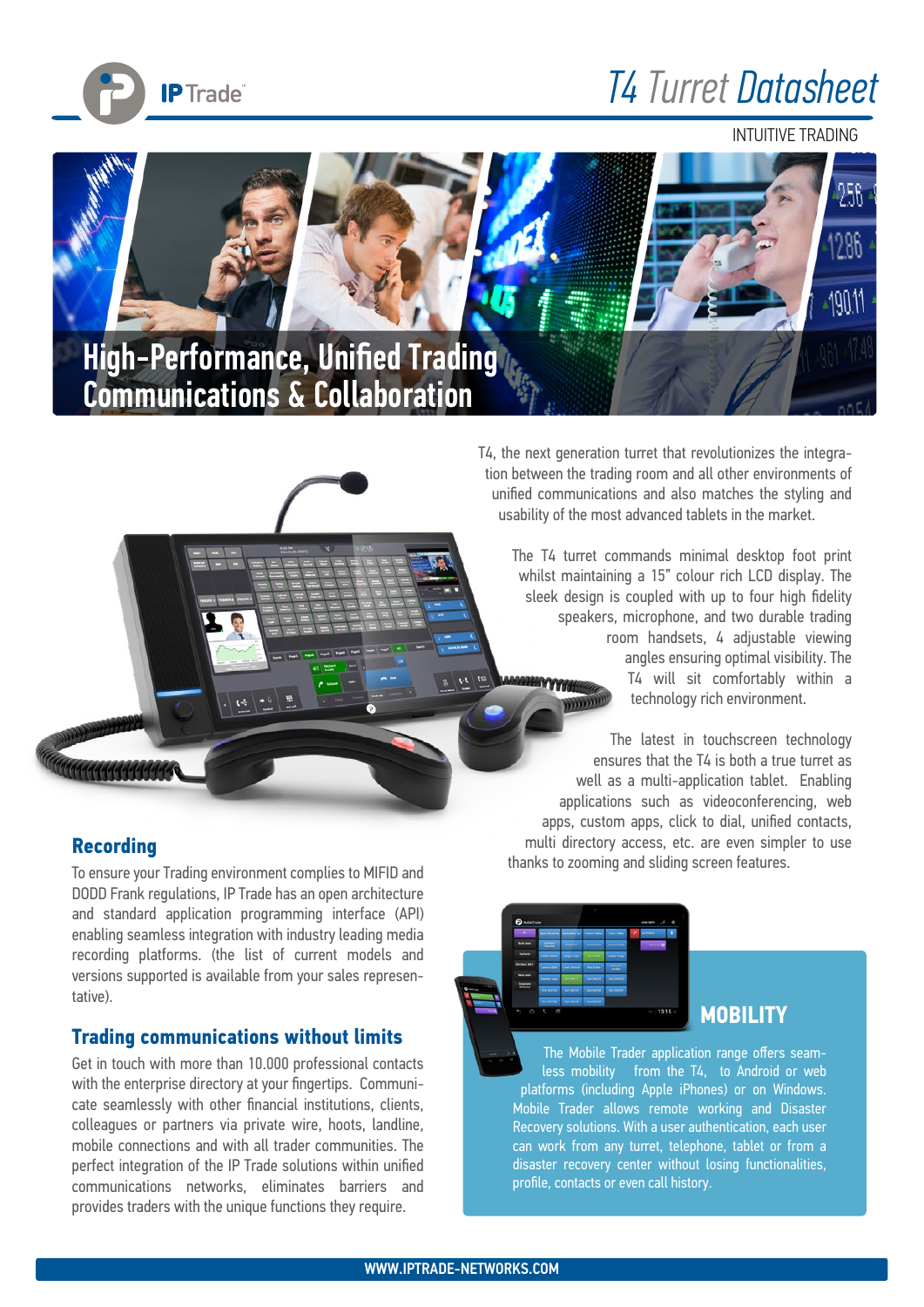

INTUITIVE TRADING

#### **Functional description**

The T4 is an integrated turret, based on the IP Trade voice architecture and dedicated components for the highest quality and performance. It combines a conventional and highly flexible Intel architecture with Windows 7 embedded providing a natural integration of applications.

| <b>CAPABILITY</b>                    | <b>DESCRIPTION</b>                                                                                                               |
|--------------------------------------|----------------------------------------------------------------------------------------------------------------------------------|
| <b>Display</b>                       | Capacitive Touchscreen 15" 16/9                                                                                                  |
| <b>Handsets</b>                      | Push-to-talk, Push-to-mute, Volume control, Red/Blue LEDs (left and right)                                                       |
| <b>Loud Speakers</b>                 | Amplified loudspeakers, Volume control - Side speakers (can be removed)                                                          |
| <b>Speaker control</b>               | Global per line, Sound activity detection displayed on screen                                                                    |
| <b>Microphone</b>                    | High-Fidelity gooseneck microphone                                                                                               |
| Simultaneous calls                   | 32 (2 handsets, 30 on monitoring applet)                                                                                         |
| <b>Contact</b>                       | 10.000, (140 visible simultaneously by default), unlimited pages and shared pages                                                |
| <b>Supported Line types</b>          | SIP, Public network, Trader Lines (automatic/manual ringdown) hoot'n holler                                                      |
| <b>Call control via Touch screen</b> | On Hold, Mute, Transfer, Dispatch, Conference, Call Back, Priority Lines,                                                        |
| <b>Customisation</b>                 | Variable background/button colors, private contacts, personalized ringdowns, languages (English, French, Dutch, German, Russian) |
| <b>USB Ports</b>                     | 8 ports (for headsets and wireless headsets, foot pedals, keyboard, mouse, webcam etc)                                           |
| Webcam                               | External (USB)                                                                                                                   |
| <b>Telepresence</b>                  | Integration with Cisco-Tandberg                                                                                                  |
| <b>Applications</b>                  | Replay on turret, dial from outlook, chrome or firefox, Corporate Directory (LDAP),                                              |



#### **Voice and Video application management**

Each T4 turret is connected to the IP Trade software-defined media processing application called the Turret Proxy Openline (TPO) and to the PBX. The TPO can be installed on a virtual server with redundancy configurations that guarantees high availability & connectivity. The TPO acts as a standard unified communication network extension by using SIP (Session Initialization Protocol) for connection and provides advanced trader functions.

#### **Management**

The Turret Support Server (TSS) is a web-based management and database application that enables system configuration and management while acting as a central source for user profiles, enabling secure user authentication and system data storing. The TSS is also a gateway to other enterprise information systems and applications that may be integrated into the trading floor environment.

The powerful administration services include:<br>
TRADING FLOOR

- **T4 Turret configuration**
- **Monitoring, Management and Reports**
- **Authenticator and multi level security**
- **System database**
- **Application Integration**
- **System software update/upgrade tools**

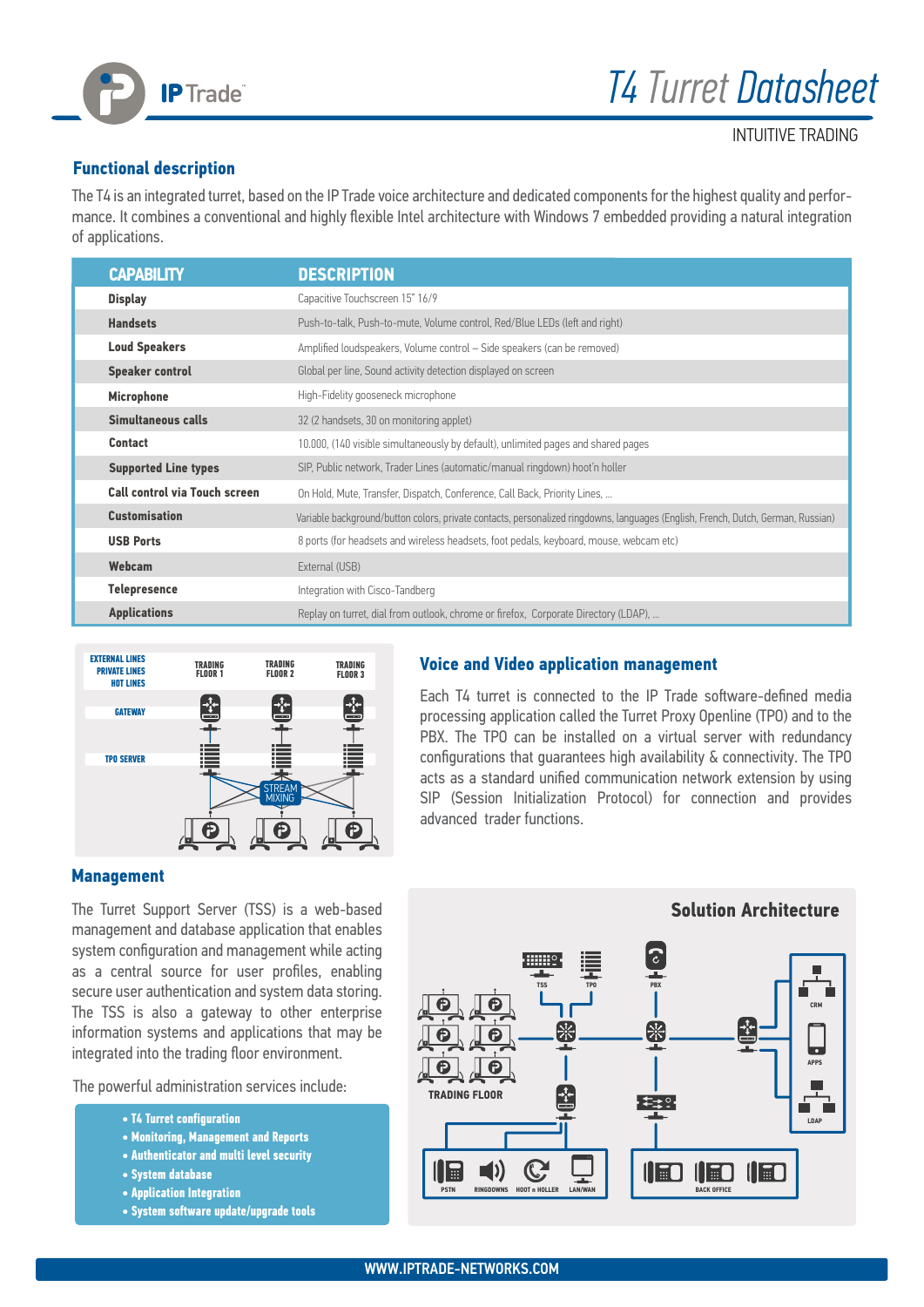



INTUITIVE TRADING

## **Ordering Information - Trading Turrets/Licenses**

| <b>Part Number</b>       | <b>Description</b>                                                                                                                                                           |
|--------------------------|------------------------------------------------------------------------------------------------------------------------------------------------------------------------------|
| IPT-TUC03-SW=            | Touchscreen Trading Turret software with 3 speaker channels bundle                                                                                                           |
| IPT-TUC10-SW=            | Touchscreen Trading Turret software with 10 speaker channels bundle                                                                                                          |
| IPT-TUC30-SW=            | Touchscreen Trading Turret software with 30 speaker channels bundle                                                                                                          |
| IPT-PRO-T4               | T4 Capacitive Unit (15" screen) - includes one (1) external amplified speaker, two (2) RJ11<br>handsets, one (1) power supply (Int'l power supply pack) - no microphone      |
| IPT-PRO-T4-SPK-BUN       | T4 Capacitive Unit (15" screen) - includes two (2) external amplified speakers, two (2) RJ11<br>handsets, one (1) power supply (Int'l power supply pack) - no microphone     |
| IPT-PRO-T4-MIC-BUN       | T4 Capacitive Unit (15" screen) - includes one (1) external amplified speaker, two (2) RJ11<br>handsets, one (1) microphone, one (1) power supply (Int'l power supply pack)  |
| IPT-PRO-T4-MIC-SPK-BUN   | T4 Capacitive Unit (15" screen) - includes two (2) external amplified speakers, two (2) RJ11<br>handsets, one (1) microphone, one (1) power supply (Int'l power supply pack) |
| IPT-TP0-100-SW=          | TPO Application Software - 100 concurrent channels                                                                                                                           |
| <b>IPT-TP0-400-SW=</b>   | TPO Application Software - 400 concurrent channels                                                                                                                           |
| IPT-SRV-SW=              | <b>TSS Application Software edition</b>                                                                                                                                      |
| IPT-PRO-SRV-BUND-SMB     | TSS and TPO application software bundle - 100 concurrent channels                                                                                                            |
| IPT-PRO-SRV-BUND-ENT     | TSS and TPO application software bundle - 400 concurrent channels                                                                                                            |
| IPT-PRO-SRV-BUND-SMB-RED | TSS and TPO application software bundle - 100 concurrent channels - Redundant                                                                                                |
| IPT-PRO-SRV-BUND-ENT-RED | TSS and TPO application software bundle - 400 concurrent channels - Redundant                                                                                                |
| <b>IPT-TSS-OVA</b>       | TSS Virtual appliance license                                                                                                                                                |
| <b>IPT-TPO-OVA</b>       | TPO Virtual appliance license                                                                                                                                                |

### **Accessories and Maintenance**

| <b>Part Number</b>       | <b>Description</b>                                                                                           |
|--------------------------|--------------------------------------------------------------------------------------------------------------|
| IPT-PRO-HDS-SER3         | Profile series handset - HiFi audio - Push-to-talk or Push-to-mute switchable                                |
| IPT-PRO-MIC-EXT-50       | Profile series external microphone 50cm length                                                               |
| IPT-PRO-SPK-T4           | External IP Trade amplified speaker - Slim line - includes one (1) speaker and<br>one (1) power supply cable |
| <b>IPT-PRO-FTPDL</b>     | External USB foot pedal                                                                                      |
| <b>IPT-PRO-DIAL</b>      | External USB dialpad                                                                                         |
| <b>IPT-PRO-MAINT-EXT</b> | Extended Maintenance - 12 months, per unit                                                                   |